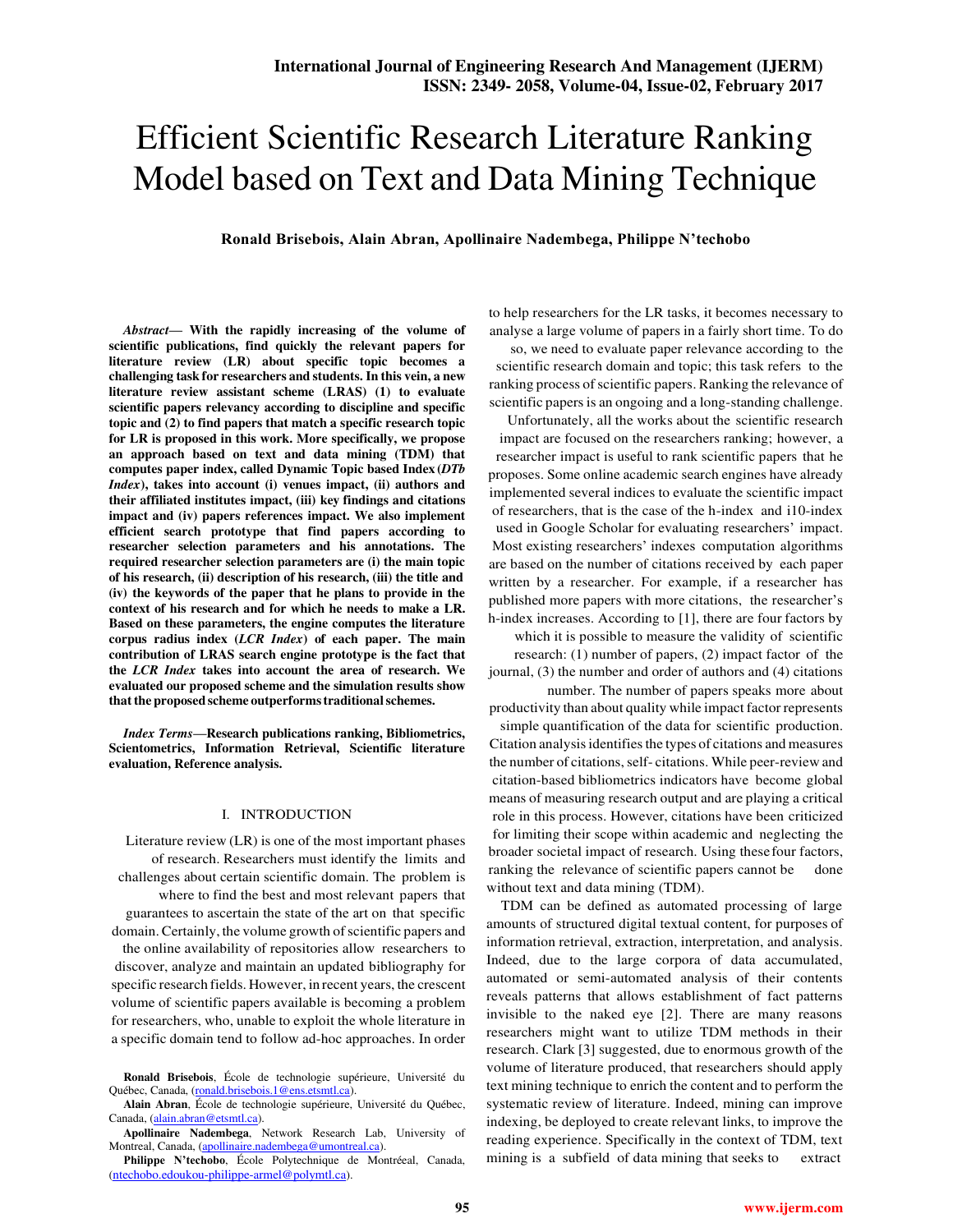#### **Efficient Scientific Research Literature Ranking Model based on Text and Data Mining Technique**

valuable new information from unstructured (or semistructured) sources. Text mining extracts information from within those documents and aggregates the extracted pieces over the entire collection of source documents to uncover or derive new information. This is the preferred view of the field that allows one to distinguish text mining from natural language processing (NLP).

TDM techniques are widely used for ranking algorithms. Ranking algorithms are defined as the procedure that search engines use to give priority to the returned results. Recent years have seen increased adoption of scientometrics techniques for assessing research impact of publications, researchers, institutions, and venues; scientometric can be defined as the science that deals with evaluation of a scientific article refers to the finding quantitative indicators (index) of the scientific research success; unfortunately, the field of scientometrics focuses on analyzing the quantitative aspects of the generation, propagation, and utilization of scientific information. Several approaches are proposed to rank scientific articles and measure the impact of research [1, 4- 16]. Some approaches focused on journal ranking [15] while others focused on universities and research institution ranking [16]. Unfortunately, these approaches only consider publication-count or focused on citation analysis (citationbased approaches); the aggregate citation statistics are used to come up with evaluative metrics for measuring scientific impact. They ignored the quality of articles in term of new contribution and scientific impact and limited the evaluation to quantitative aspect. Despite several criticisms of citationbased measures for impact, it is still the subject of much scientometrics research; a highly cited paper for a given scientific research field has influenced many other researchers; new contribution includes methods for evaluating research institutions, journals and researchers. Indeed, the main approach for scientific articles ranking is the citation analysis that is mainly the number of time that a paper is cited; unfortunately, traditional approach does not consider the publisher, conference or workshop relevance. In addition, the social aspect is not taking into account; indeed, the peers' evaluations need to be considered to measure the quality of an article; the opinion of the scientific community of the research field may contribute to identify the relevant articles. Most of these approaches reduce a citation to a single edge between the citing and cited paper and treat all the edges equally. This is clearly an oversimplification since all citations are not equal and need to be considered distinctly.

According to Wan and Liu [17], as a simple extension, taking into account the number of times a paper is cited in the citing paper often does a better job of measuring the impact of the cited paper; in order word, citations should be consider to evaluate papers impact. The text around a citation anchor can be used to assess the attitude of the citing paper towards the cited paper; for example, the citation category may define citing paper attitude. And aggregating the attitudes of all the citations to a paper can give us a quantitative measure of the attitude of the community towards that paper. However, in addition to citations, others aspects need to be consider such as: (1) analyzing of social aspects of scientific research, (2) analyzing history, (3) structure and progress of scientific fields and (4) measuring inter-disciplinary of scientific fields.

For example, the ranking of scientific journals is important because of the signal it sends to scientists about what is considered most vital for scientific progress. Journal rankings are also important because they provide a filter for researchers in the face of a rapidly growing scientific literature; they provide a way to quickly identify those articles that other researchers in a field are most likely to be familiar with.

In this paper, we propose scheme, called Literature Review Assistant Scheme (LRAS), that allows computing the ranking index of the relevance of scientific papers and subsequently, allows searching papers that best match with the researcher selection parameters. The main objective of LRAS is to assist the researchers in the LR redaction tasks that consist to, first, find papers which match with their research topic and secondly, evaluate the relevance of these papers. LRAS proposes two main processes:

- 1) The first process of LRAS allows evaluating the relevancy of a scientific paper for a given domain and research topic; to do that, LRAS computes the paper ranking index, called Dynamic Topic based Index (*DTb Index*) making used of TDM technique. Indeed, to compute the DTb Index, LRAS considers several criteria such as (i) venue age and impact, (ii) citation category and polarity, (iii) authors' impact, (iv) authors' institutes impact and (v) citing document of cited document. In contract to existing ranking algorithm, LRAS focuses on the paper age and author social activities in terms of researcher. Ranking algorithm also considers the number of time a paper is cited in the same documents.
- 2) The second process of LRAS allows finding the scientific papers that best match with the researchers' topics for their LR. Notice that the traditional search algorithms use only the titles of papers as selection parameter. In contract to them, LRAS search algorithm considers (i) the main topic of the research, (ii) description of the research, (iii) the title and (iv) the keywords of the paper that researcher plans to provide in the context of his research and for which he needs to make an LR. The LRAS search algorithm is based on TDM technique. The main contribution of LRAS search engine prototype is the fact that the algorithm takes into account the area of research.

The remainder of this paper is organized as follows. Section II presents some related work. Section III describes our proposed literature review assistant scheme (LRAS) using TDM approaches. Section IV evaluates the proposed literature review assistant scheme (LRAS) via simulations. Section V concludes this paper.

#### II. RELATED WORKS

The network-based analysis is a natural and common approach for evaluating the scientific credit of papers. Although the number of citations has been widely used as a metric to rank papers, recently some iterative processes such as the well-known PageRank algorithm have been applied to the citation networks to address this problem. In the context of this work, several existing approaches for scientific papers ranking [5, 6, 9-12, 14, 16-19] have been analysed.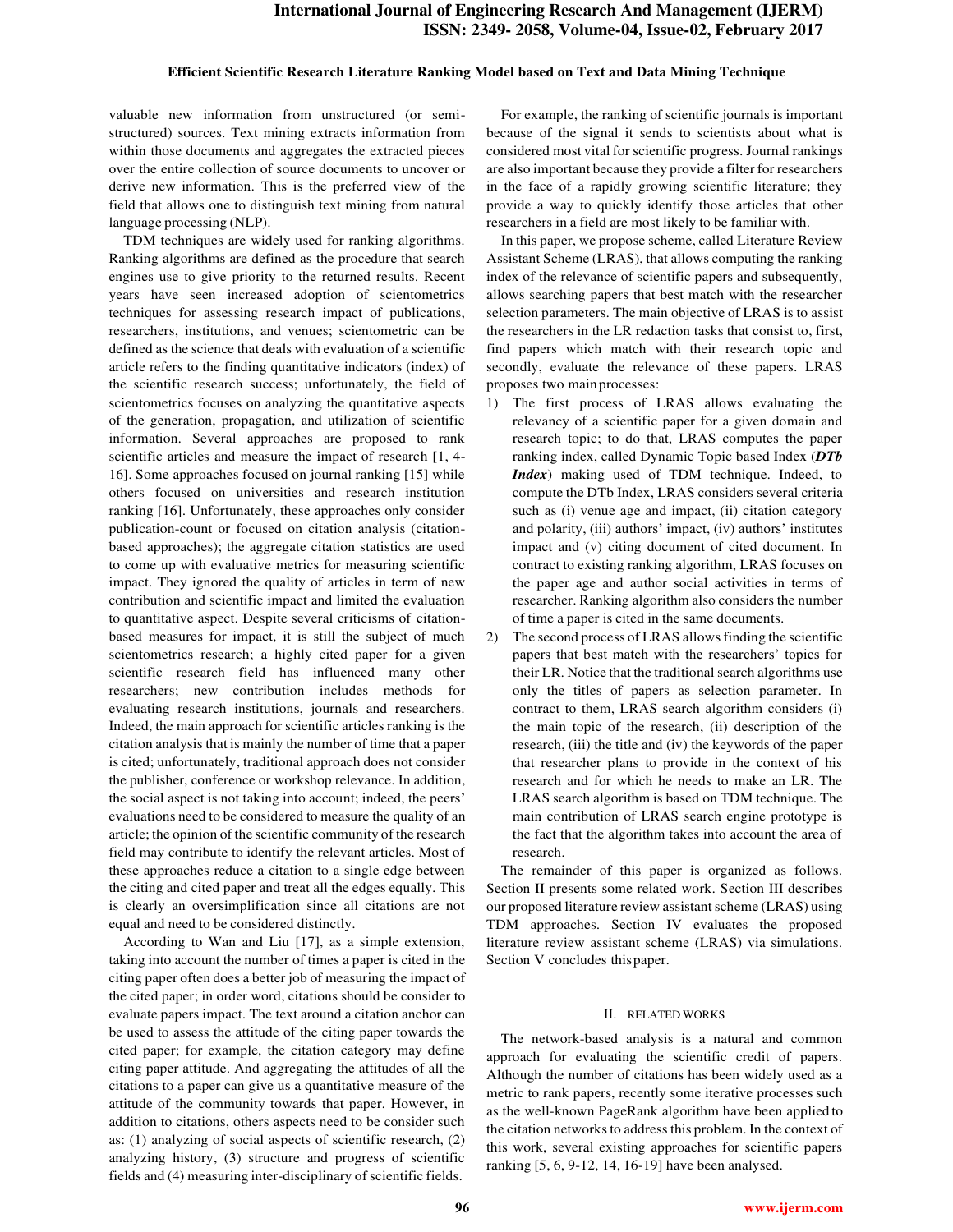Bornmann et al. [14, 16] proposed an web application to measure the performance of research institutions. They used two indicators to perform their measurement: best paper rate and best journal rate. Best paper rate is the proportion of the institutional publications which belong to the 10% most frequently cited publications in their subject area and publication year. The best journal rate is the proportion of publications which an institution publishes in the most influential journals worldwide. According to the authors, the most influential journals are those which are ranked in the first quartile (top 25%) of their subject areas as ordered by the indicator SCImago Journal Rank (SJR).

Ranking researchers, journals and institutions may not allow to evaluate the scientific papers relevancy; however, they may be use in this scientific papers relevancy index computation. Indeed, Marx and Bornmann [12] presented an overview of methods based on cited references, and examples of some empirical results from studies are presented. according to authors, the use of a selection for the analysis of references from the publications of specific research areas should enable the possibility of measuring citation impact target-oriented (i.e. limited to these areas). They mentioned that some empirical studies have shown that the identification of publications with a high creative content seems possible via the analysis of the cited references. For authors, cited reference analysis indicate the great potential of the data source. Authors also mentioned the new method, known as citing side normalization where each individual citation receives a field-specific weighting; to compute, each citation is divided by the particular number of references in the citing work.

Wan and Liu [17] proposed citation-based analysis to evaluate scientific impact of researchers in the context of Author-Level-Metric, called WL-index. Indeed, they raised the issue of the consideration of number of time that a cited paper is mentioned in a citing paper. According to authors, the counting based on the binary citation relationships is not appropriate; in a given article, some cited references appear only once, but others appear more than once. WL-index is a variant of h-index where the number of times cited paper is mentioned is considered. Indeed, take into account the number of times a cited paper is mentioned in citing paper is good idea; unfortunately, their proposed contribution cannot allow to measures impact of paper in order to identify relevant contribution; in addition, they do not consider the category of citation to evaluation scientific impact of researchers.

Hassan et al. [6] proposed a new ranking algorithm for scientific research papers, called Paper Time Ranking Algorithm (PTRA), that depends on three factors to rank its results: *paper age, citation index and publication venue*; they gave priority to each one of these parameters. Indeed, for a given paper, they computed its weight as the sum of the age of the conference or the journal impact factors, the number of citation of the paper and the age of paper. Unfortunately, they do not consider Author-Level-Metric and ignore the citation category in the computation of their citation index. Also, considering the number of citations is not good approach due to the age of paper; indeed, newspapers are penalized; they may use the average number of citations instead on the number of citations.

Rúbio and Gulo [11] proposed recommending papers based on known classification models including the paper's content and bibliometric features. Indeed, they combined text mining efforts and bibliometric measures to automatically classify the relevant papers. They made use paper's metadata such as *year of publication, citation number, references number and type of publication (journal, conference, workshop, etc.)* to measure the paper relevancy for specific science field. In they approach, they applied a ML algorithm ID3 for papers relevancy classification based on specialist annotation. Authors mentioned that their approach combines text mining and bibliometric; unfortunately, their approach only used bibliometric metrics. However, making use of machine learning (ML) technique is good things.

Madani and Weber [5] proposed an approach that applied bibliometrics analysis and keyword-based network analysis to recognize the main papers, authors, universities, and journals. Indeed, they made use bibliometrics (quantitative approach) analysis to find a general view about top authors, journals, universities, and countries; to find the most effective papers, they applied the 'eigenvector centrality' measure. For the patent evaluation, they extracted keywords from abstracts, created keyword-based network that is analyzed by cluster analysis to find groups of keywords making use of minimum spanning tree method. The list of limitations is: (1) authors do not explain how the keyword-based network is build; (2) they use only existing method and approach; and (3) paper manual annotated keywords (those given by authors of papers) are better than extracted keywords.

Wang *et al* [10] proposed a unified ranking model of scientific literature, called *MRFRank*, that employed the mutual reinforcement relationships across networks of papers, authors and text features. More specifically, *MRFRank* is proposed by incorporating the extracted text features and constructed weighted graphs. Indeed, for the same sentence, they extracted words and words co-occurrence form title and abstract. Then, they computed the TF-IDF of each word as the weight of this word. The main limitation of this approach is the fact that authors just consider the abstract to compute the weight of the word.

Gulo et al. [18] proposed a solution that automatically classifies and prioritizes the relevance of scientific papers; the solution combined text mining and ML techniques as support to identify the most relevant literature. According to authors, their approach allows to browse huge article collections and quickly find the appropriate publications of particular interest by using ML techniques. Indeed, based on previous samples manually classified by domain experts, they applied a Naive Bayes Classifier to get predicted articles; a human expert in a specific domain has analyzed each one of the training set of publications and classified the priority of the references regarding two main criteria: relevance of the reference and adequacy to the interested scientific domain. Then, based on the outputs of experts, the process of automatic classifying publications starts with a selected set of keywords that represent the context and the area of interest. As the entire supervised learning algorithm, manual contribution is highly required.

To conclude, we summarize the limitations of existing approaches for ranking the relevance of scientific papers as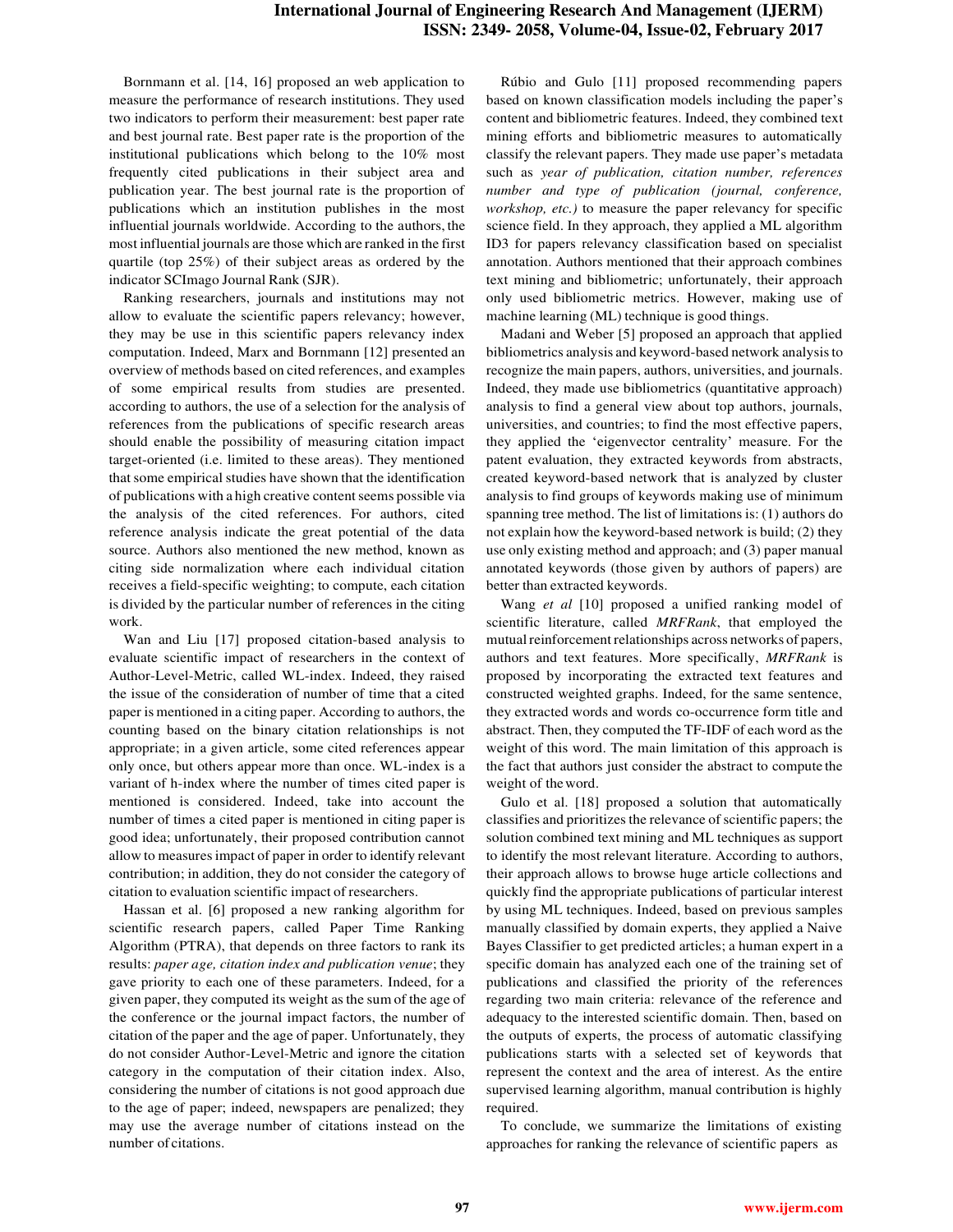#### **Efficient Scientific Research Literature Ranking Model based on Text and Data Mining Technique**

#### follows:

- 1) they only use citations count; in addition, they do not consider the age of papers, penalizing the recent papers;
- 2) they do not consider the category and polarity of citations;
- 3) they do not consider the other types of venues, such as conferences and workshops. In addition, what about unpublished documents?
- 4) for those which are based on machine learning technique; they require a large manual contribution of specialists or experts for the training step of the learning model;
- 5) for those which are based on text analysis to identify relevant papers; they are limiting themselves to title and abstract.

In this paper, we propose a scheme that proposes solutions to overcome these limitations. The proposed LRAS considers several criteria such as venue age and impact, citation category and polarity, authors' impact, authors' institutes impact and citing document of cited document.

#### III. LRAS: LITERATURE REVIEW ASSISTANT SCHEME

Here, we present the details of the proposed scheme, called LRAS. More specifically, we present (A) the TDM process used by LRAS to compute the relevance ranking index that denotes the relevancy of a scientific paper for a research topic and (B) the TDM based process used by LRAS to find best papers for literature review (LR) of specific research topic.

## *A. Dynamic Topic based Index (DTb Index) computation process*

As mentioned above, most of existing ranking approaches focus on measuring the influence of a scientific paper based on the citations analysis. In contract to these approaches, LRAS computes the DTb Index that denotes the paper relevancy according to a specific research domain and topic; that is why this index is called dynamic topic based.

More specifically, the DTb index is also computed as a weighted sum of the values that denote the importance of the different inputs considered. The DTb index is computed using a number of additional features:

- 1) Key findings and peer citations index (see equation 1),
- 2) Venue index (see equation 2 to 6),
- 3) Document references index (see equation 7 to 8),
- 4) Authors and their affiliated institutes (see equation 9 to 12).

In contrast to existing ranking approaches, the LRAS is not limited to journal-level metrics; it also considers conference proceedings and workshop metrics; making LRAS, a scheme based also on venue-level metric.

In the rest of this section, we show how the different concepts are used to compute the DTb Index (see equation 13).

## *1) Paper relevance according to researchers' key findings and peer citations*

The Key Findings are the annotations in regards to important findings in the paper. Indeed, previous researchers who have already analyzed the paper have provided annotations called key findings. These key findings are identified and analyzed by the TDM approach. The TDM analysis consists in classifying the key findings into three categories:

- 1) *Very relevant:* indicates that the paper is very relevant and adequate for the LR,
- 2) *Adequate:* indicates that the paper is not relevant, but may be the focus of attention, if possible.
- 3) *Not relevant:* indicates that the paper is not relevant and not adequate for the search.

Let:

- 1) *Cat\_annot* be the category of a key finding;
- *2) Y* be the age of a paper *d;*
- 3) *X* be the publication date of *d*;

For example: for a paper published in 2000,  $Y = 16$  and X=2000.

The key findings index of paper *d* is computed as follows:

$$
KeyFindingsIndex\left(d, Cat\_Annot, Y\right) = \frac{Y-1}{\sum_{i=0}^{Y-1} \left(\frac{Y-i}{X} \times Nb\left(d, Cat\_Annot, (X+Y-i)\right)\right)} \qquad (1)
$$

where Nb(d,Cat\_Annot,Z) denotes the number of times the key findings Cat\_Annot= "very relevant" are detected in paper *d* at year Z.

The concept behind the computation of the key findings index is to give more importance to the more recent annotations instead of simply counting the number of considered key findings. This places more emphasis on recently published papers.

# *2) Paper relevance according to venue*

The venue type is important in the ranking of scientific papers. The intent is to consider not only papers from academic journals, but also papers from other types of venues, such as conference proceedings and workshops, as well as unpublished papers such as research reports. In LRAS, four types of venue are considered:

- 1) Journal
- 2) Conference proceedings
- 3) Workshop
- 4) Unpublished.

Here, the venue types are ordered according to their importance in the researcher's opinion. For example: a researcher may consider that a journal paper is more important than a conference proceedings paper; thus, journal is first and conference is second. To compute the venue impact, LRAS evaluates the similarity between (1) the venue topic and the papers main topic and (2) the venue name and the papers title. The similarity matching of the paper's main topic (we assumed that the research topic of the paper is known in advance) with the venue's topics (where paper *d* is published or presented) is computed as follows:

$$
sim\_topic(Td, Tv) = \max_{j \in [1,m]} (j - gram(Td, Tv)) \qquad (2)
$$

where *Td* and *Tv* denote the main topic of paper *d* and the main topic of venue *v*, respectively.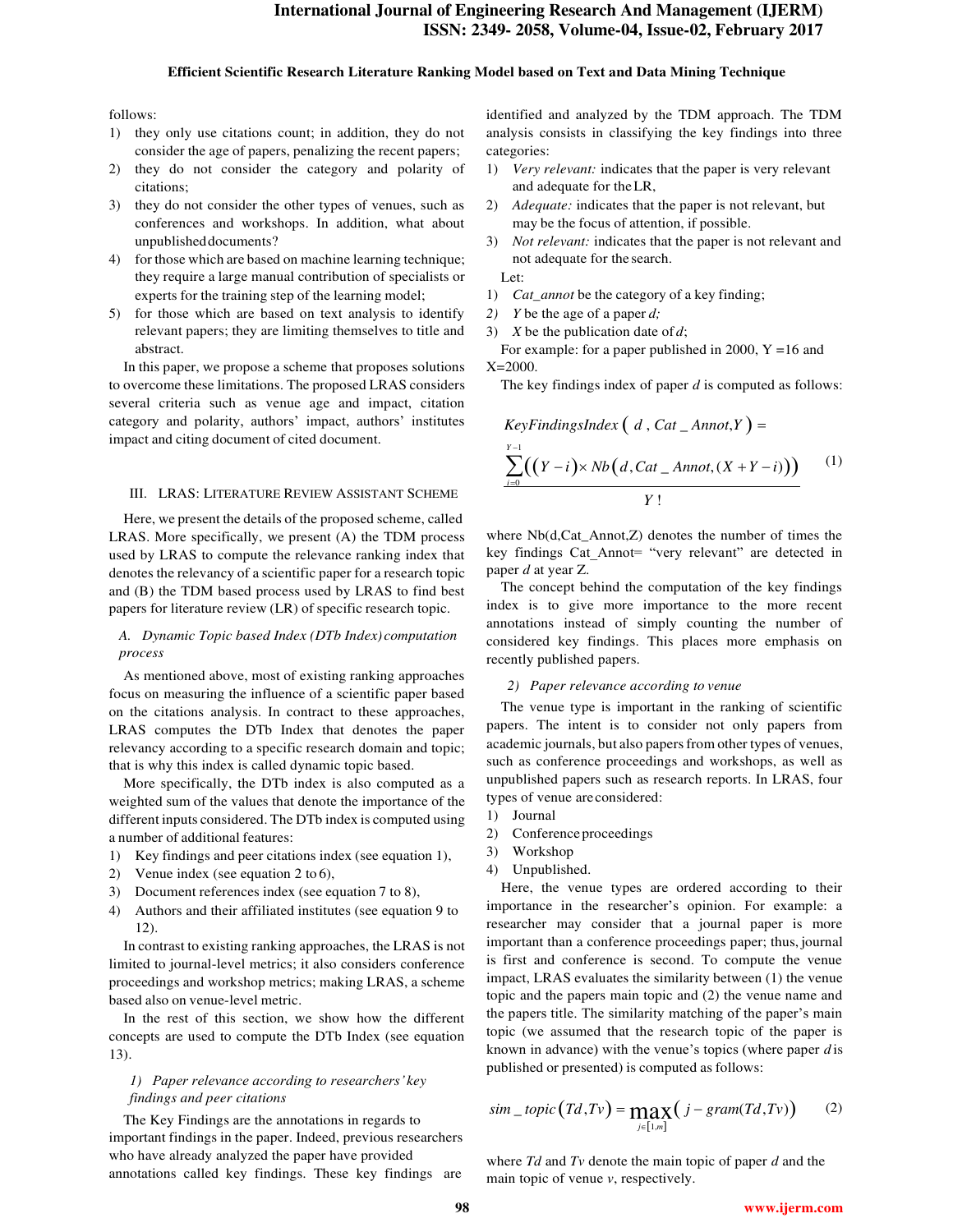The similarity matching between paper title and venue name (where paper *d* is published or presented) is computed as follows:

$$
sim\_name(Nd, Nv) = \max_{j \in [1,m]} (j-gram(Nd, Nv))
$$
 (3)

where *Nd* and *Nv* denote the title of document *d* and the name of venue *v*, respectively.

Thus, the venue  $\nu$  impact for a specific paper  $d$  is given by:

$$
age\_venue(v) + avg\_num\_pub(v)
$$
  
+
$$
rev\_num(v) + \frac{avg_{sub(v)}}{avg_{acc(v)}} + freq(v)
$$
  
+
$$
sim\_topic(Td, Tv) + sim\_name(Nd, Nv)
$$
 where:

where

*VenueImpact*  $(d, v) =$ 

- *age\_venue(v)* denotes the age of venue *v*,
- *avg\_num\_pu(v)* denotes the number of publications per year,
- *rev\_num(v)* denotes the number of reviewers per submitted paper,
- *avg\_sub(v)* denotes the average number of submitted papers per year,
- *avg\_acc(v)* denotes the average number of accepted papers per year,
- *freq(v)* denotes the frequency of publication per year.

To take into account the type of venue, a weight is assigned to each of them according to its order and the couple (Vinit, Vunit), where:

- Vinit is an initial value and
- Vunit is the difference in weight between two consecutive types of venue.

$$
VtypeWeight(v) = Vinit + ((Q + 1 - i) \times Vunit)
$$
 (5)

where Q is the number of types of venue. Here, Q is equal to 4.

Finally, the venue-based index of paper *d* is computed as follows:

$$
Venuelndex (d, v) =
$$
\n(6)

$$
VtypeWeight(v) \times Venuelmpact(d, v)
$$

# *3) Paper relevance according to authors and their affiliated institutes*

Until now, a number of different indicators have been proposed for evaluating the scientific impact of a scientist or a researcher, most of which are variants and revisions of hindex. However, h-index is limited to number of citations without considering the author's social personality in terms of peer award, for example. As was done for the venue index, LARS computes the paper relevance based on the authors and

their affiliated institutes.

Let:

- 1) *Td* be the main topic of paper *d*; we assumed that the research topic of the paper is known in advance;
- 2)  $a_i$  be an author.

The author  $a_i$  influence on the relevance of paper  $d$  is computed as follows:

AuthorImage of 
$$
(d, a_i)
$$
 =

\n
$$
\frac{nb\_cited\left(Td\right)}{nb\_pub\left(Td\right)} + \frac{nb\_jour\left(Td\right)}{nb\_pub\left(Td\right)} \tag{7}
$$
\n
$$
nb\_award\left(Td\right), a_i) + nb\_jour\left(Td\right), I_i)
$$
\n
$$
nb\_award\left(Td\right), I_i)
$$

- *nb\_cited(Td)* denotes the number of publications of author *ai* cited on the topic *Td*,
- $nb\_pub(Td)$  denotes the number of publications of  $a_i$  on the topic *Td*,
- *nb\_jour(Td)* denotes the number of journal publications by *ai* on the topic *Td*,
- *nb\_awar(Td,a<sub>i</sub>*) denotes the number of awards of  $a_i$  on the topic *Td*,
- *nb\_jour(Td,I<sub>i</sub>*) denotes the number of publications which *ai*'s affiliated institute publishes in the most influential journals worldwide on the topic *Td*,
- $nb_$ *awar*(*Td,I<sub>i</sub>*) denotes the number of awards of  $a_i$ 's affiliated institute on the topic *Td*.

The author index for paper *d* is computed as follows:

 $AuthorIndex(d) =$ *A* 

$$
\sum_{i=1} (A+1-i) \times AuthorImport(d, a_i)
$$
 (8)  
A!

For example: a venue type with order *i* will have the weight: where *A* denotes the number of authors of paper *d*. The idea is to give more importance to top authors; the first author therefore has greater weight than the second author.

#### *4) Paper relevance according to document references*

The paper's interaction with other papers on the topic is measured. Two groups of papers are defined: Citing documents and Cited documents.

For a better understanding, let *d* be a considered paper; a citing document is a document that cited the document *d*, while a cited document is a document cited by the paper *d.*  Note that the number of cited documents is static while the number of citing documents may increase with time. These two terms are important for the evaluation of document relevance. Fig. 1 illustrates the two terms according to the publication date.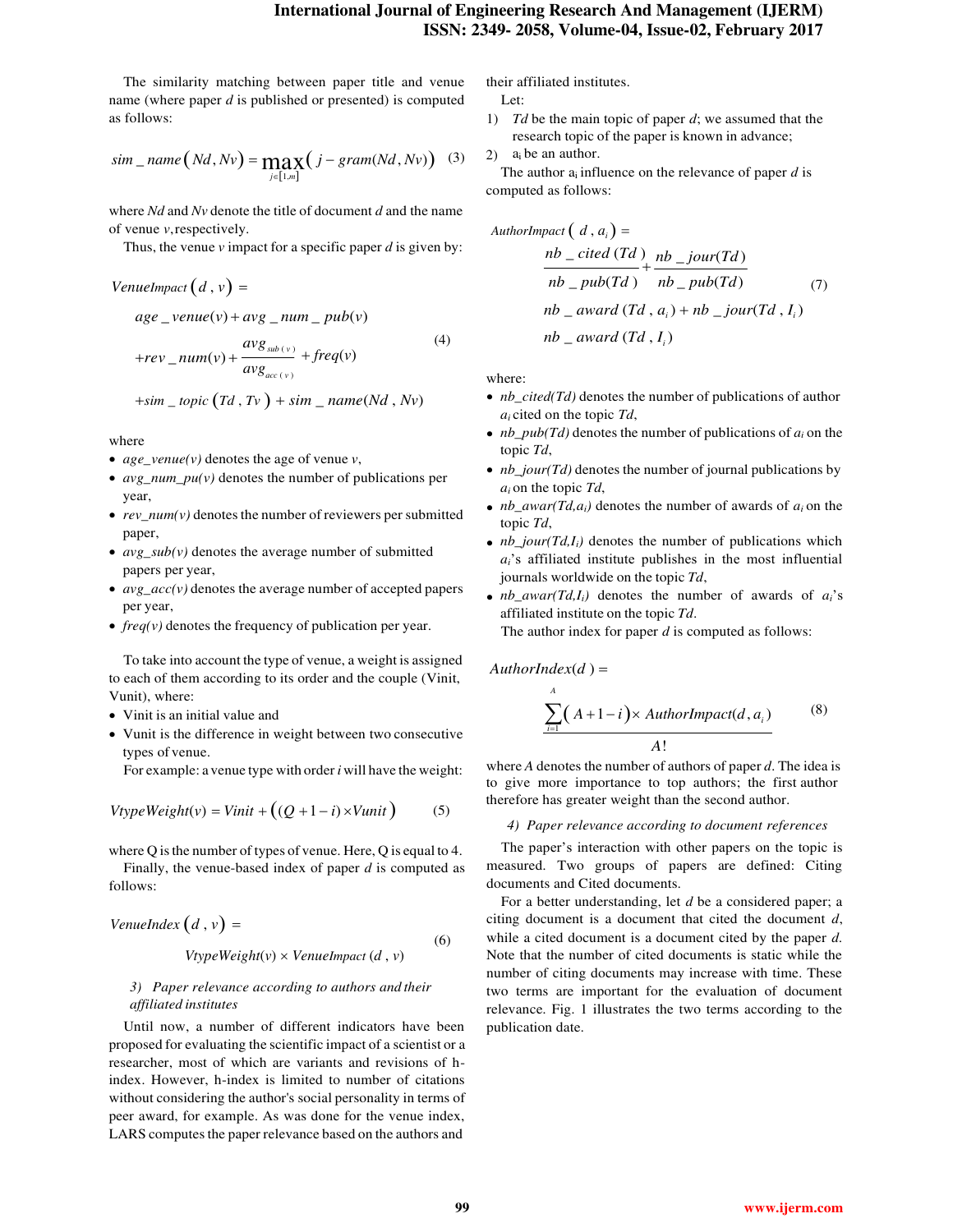#### **Efficient Scientific Research Literature Ranking Model based on Text and Data Mining Technique**



**Fig. 1:** Illustration of a paper reference documents

The paper's relevance based on citations includes three operands; the computation of paper's relevancy according to the references is based on the assumptions that (1) relevant papers very often cite relevant papers and (2) relevant papers are those that are frequently cited.

> Number of citing documents of paper *d* according to its age; it is computed as follows:

 $Citing Impact(d) =$  $Y - 1$  $\sum_{i=0}^{n} (Y - i) \times nb \_ \c{citing} \ (i + 1)$ *Y* ! (9)

where *nb\_citing(i)* denote the number of citing documents with age *i* and *Y* denotes the age of the document *d*. In addition, *CitingImpact (d)* gives more importance to recent citations.

> Average number of times a paper *d* is mentioned in citing documents; it is computed as follows:

$$
CitingAvgImport(d) =
$$

$$
\frac{\sum_{j=1}^{P} nb\_time\_citing(d, D_j)}{P \times Y}
$$
\n(10)

where *nb\_time\_citing(d,Dj)*, denotes the number of times the document *d* is cited in the citing document  $D_i$ ,  $P$  is the total number of documents citing *d* and *Y* is the age of the document *d*.

> Number of citing documents of paper D*l* (a cited document of paper *d*) according to the paper D*l* age; it is computed as follows:

## *CitedCitingAvgImpact*(*d* )

$$
\left| \bigcup_{D_i \in L} \left\{ \frac{nb \ \ \text{citing}(D_i)}{\text{age}(D_i)} \ge 5 \right\} \right| \tag{11}
$$

where *L* denotes the set of documents cited in *d*,  $age(D_l)$ denotes the age of document  $D_l$  and  $nb\_citing(D_l)$  denotes the number of times document  $D_l$  is cited.

Finally, the relevancy of paper *d* based on references is computed as follows:

*ReferencesIndex*(*d* ) *CitedCitingAvgImpact* (*d* )

## *5) DTb index computation based on the previous computed index*

As mentioned above, the DTb index is a weighted sum of the computed values for different features that impact the relevance of a paper.

- Let the couple (Init, Unit) where:
- Init is an initial value, and
- Unit is the difference in weight between two consecutive aspects.

Init and Unit allow to assign different importance to each features. The DTb index of paper *d* is computed as follows:

$$
D T b \text{ Index} (d, RF, VN, AA, K F) =
$$
\n
$$
\frac{Val(RF,d) + Val(VN,d) + Val(AA,d) + Val(KF,d)}{s} \qquad (13)
$$
\n
$$
\sum_{k=0}^{3} ((\text{Init} + (\text{Unit} \times k)))
$$

where

 $Val(RF, d) = Init \times ReferenceIndex(d)$ 

*Val*  $(VN, d) = (Init + (Unit \times 1)) \times V$ *enueIndex(d)* 

 $Val (AA, d) = (Init + (Unit \times 2)) \times AuthorIndex(d)$ 

 $Val(KF, d) = (Init + (Unit \times 3)) \times KeyFindingsIndex(d, Cat \_ Annot, Y)$ 

#### *B. Papers corpus for literature review selection process*

To identify an LR corpus, the selection parameters are classified into three categories (see Table 1): 1. Evaluation-based

- 2. Selection-based
- 3. Sort-based.

| <b>Table 1: STELLAR classification of selection parameters</b> |  |
|----------------------------------------------------------------|--|
|----------------------------------------------------------------|--|

| <b>Evaluation-based</b> | <b>Selection-based</b> | Sort-based          |
|-------------------------|------------------------|---------------------|
| Main Topic (MaT)        | Discipline             | MLTC $(Yrs, %$      |
| Keywords (KeW)          | Languages              | Number of           |
|                         |                        | References $(\leq)$ |
| Title (TiT)             | LCR Index              | Researcher          |
|                         | Threshold              | Annotations (RA)    |
| Description (DeC)       |                        |                     |

Each class of the selection parameters is used for specific step on the selection process.

Selection based parameters are used to filter the papers repository in order to reduce the number of papers for the next

*steps*; that allow to save computation cost. Sort based parameters are used to select the final list of papers for LR.

Evaluation-based parameters are used to compute the literature corpus radius (LCR) index. First, the value of each evaluation-based parameter is computed by determining the similarity of each evaluation-based selection with a predefined section of the document. The similarity matching value is in the range [0,1] where 1 means the most similar while 0 means the least similar. Next, based on the similarity *CitingAvgImpact*(*d*) + *CitingImpact* (*d*) (12) matching value (e.g., the predefined weight of each of them), the LCR index is computed. Fig. 2 shows the process of LR corpus selection based on researcher's selection parameters and annotations.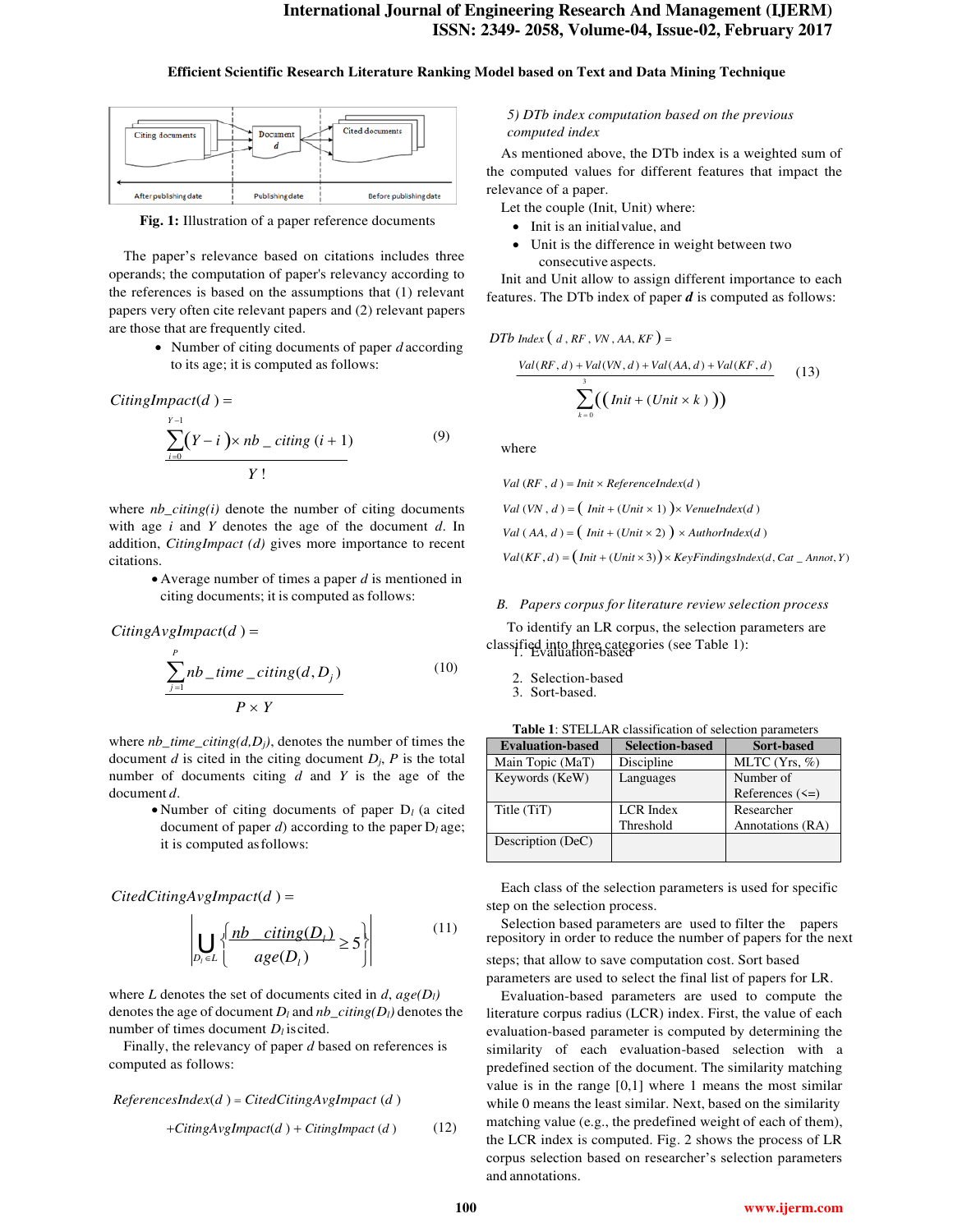Indeed, the first step allows selecting a preliminary corpus of papers  $(C_0)$  based on researcher discipline and language. Then, based on the evaluation-based parameters, the LCR Index of each paper of the set of preliminary corpus of papers is computed. Then, based on the LCR Index threshold, the corpus of papers  $(C_1)$  is selected;  $C_1$  represents the subset of  $C_0$  where the LCR Index of papers is greater or equal to LCR Index threshold. Finally, based on the sort based parameters researcher and LCR Index, LRAS identifies the final corpus of papers  $(C_2)$  that will be used for the LR;  $C_2$  is a subset of  $C_1$ .



**Fig. 2:** Literature corpus radius (LCR) selection process

The step 1 and 3 can be performed by simply SQL request to the database using papers metadata discipline and language for step 1 and LCR Index for step 3; in the rest of this section, the details of step 2 and 4 are given.

# *1) Step 2 of LR corpus selection (LCR Index computation)*

As the DTb Index, LCR Index computation is based on various features that match the researcher evaluation based selection parameters. For each feature, LRAS computes the similarity matching and performs weighted sum of these similarity values to obtain the LCR Index.

For each paper, equations (14) to (16) compute the similarity of paper with the researcher's main topic while equations (17) to (18) compute the similarity of each paper with the researcher selection parameters in terms of keywords. Equations (19) to (20) compute the similarity matching of each document with the RS parameters "Title" while equations (21) to (23) compute the similarity matching

of each document with the RS parameters "Description". Finally, equation (24) allows computing the LCR Index.

 *Similarity matching of a researcher main topic with the topics extracted from paper abstract*

The similarity matching with the researcher main topic is computed from the abstracts. The abstract of each is recorded in the "ABSTRACT" metadata provided by the publisher. The similarity matching computation makes use of this metadata as input to determine the paper's similarity with the researcher-defined main topic.

Let *d* be the paper and *Ad* the abstract of *d.* Next, based on the topic detection algorithm, called BM-Scalable Annotation-based Topic Detection (BM-SATD), the topics of paper *d* are detected from *Ad*; we assume that BM-SATD exists. Thus, using paper's abstract as input, BM-SATD detects their topics.

- Let:
- 1) *Ta* be the topic detected in the abstract of paper *d*;
- 2) *MT* be the main topic provided as the researcher selection parameters and *n* be the number of terms of  $MT = (w_1,$  $W_2, \ldots, W_i, \ldots, W_n);$
- 3) *SimMatch\_MaT(MT,d)* be the function that evaluates the similarity of *MT* with the paper *d* abstract; note that the terms of *MT* are ordered.

First, the i-gram of MT is calculated:

$$
f(i - gram, MT, Ad) =
$$
  

$$
\sum_{k=1}^{n-(i+1)} nb(w_k, w_{k+1}, ..., w_{k+i-1})
$$
 (14)

where  $nb(w_k, w_{k+1}, ..., w_{k+i-1})$  is the number of times that the i-gram  $(w_k, w_{k+1}, ..., w_{k+i-1})$  appear in *Ad* (the abstract of paper *d*).

Next, the weight of the researcher's main topic for paper *d* is computed using the following equation:

$$
w\_Mat(MT,d) = \sum_{i=1}^{n} i \times f(i-gram, MT, Ad)
$$
 (15)

To obtain a similarity value between 0 and 1, normalization is applied. Let *Max\_MaT* be the largest value of *w\_MaT(MT,d)* among all the considered papers. SimMatch\_MaT(MT,d) is computed by:

$$
SimMatch\_Mat(MT, d) = \frac{w\_Mat(MT, d)}{Max\_Mat}
$$
 (16)

## *Similarity matching of researcher keywords with paper keywords*

The similarity matching based on the researcher keywords is computed using the paper keywords. The keywords of each paper are recorded in the "KEYWORDS" metadata provided by the publisher.

- Let:
- 1) *Kd* be the *set* of keywords of paper *d*;
- 2) *KW* be the set of keywords provided in the researcher selection parameters;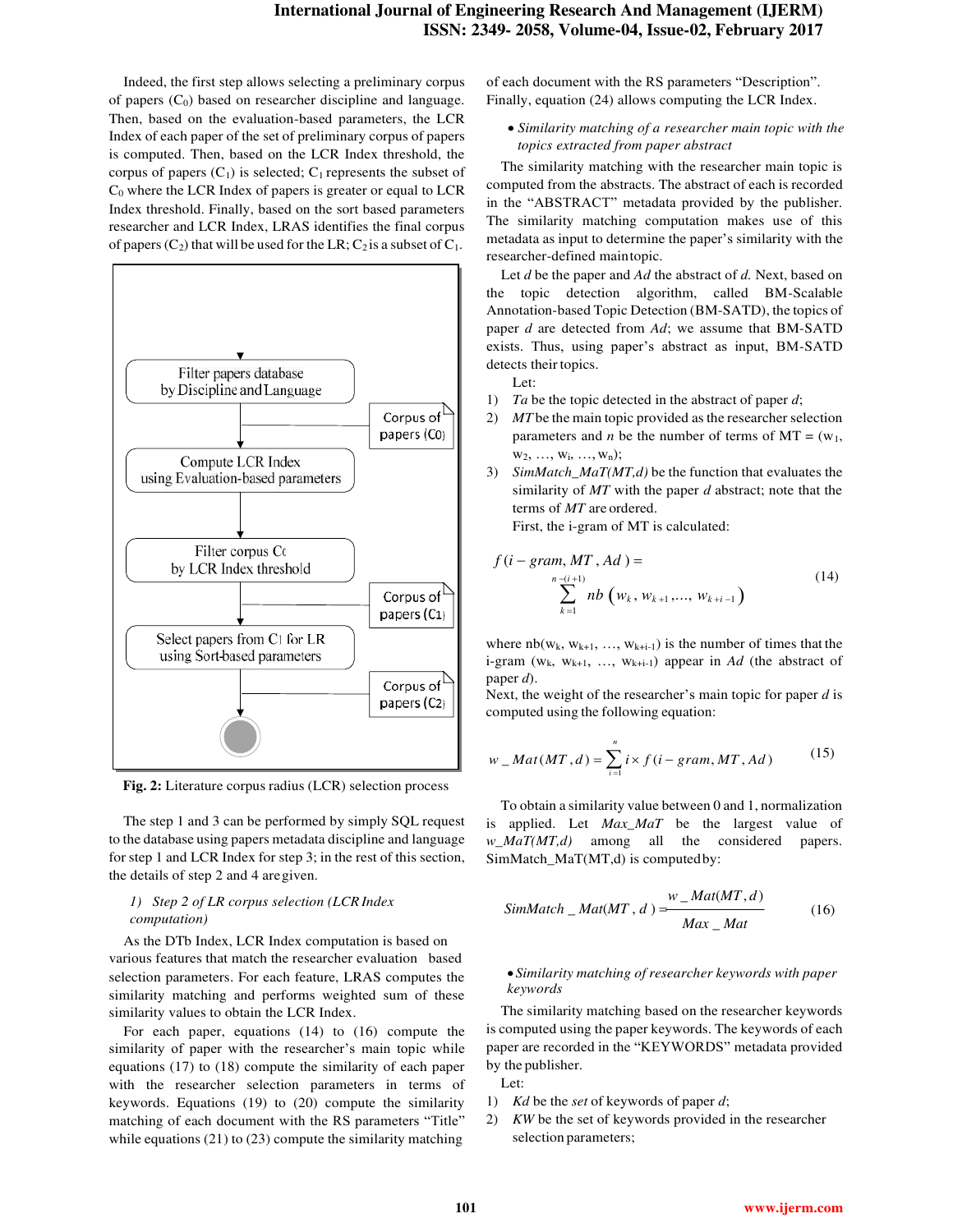#### **Efficient Scientific Research Literature Ranking Model based on Text and Data Mining Technique**

3) *SimMatch\_KeW(KW,Kd)* be the function that computes the similarity matching of *KW* with *Kd*.

First, the weight of *KW* according to paper *d* keywords *Kd* is computed as follows:

$$
w\_KeW(KW,d) = |KW \, \mathbf{I} \, Kd| \tag{17}
$$

To obtain a similarity value between 0 and 1, normalization is applied; the SimMatch\_KeW(KW,d) is computed as:

$$
SimMatch\_KeW(KW, d) = \frac{W - KeW(KW, d)}{KW}
$$
 (18)

## *Similarity matching of researcher's research title with paper title*

Before the similarity matching computation, the researcher title and paper titles are pre-processed. The objective of the pre-processing is to filter noise in order to obtain suitable text for performing the analysis. This consists in stemming, phrase extraction, part-of-speech filtering and removal of stopwords. More specifically, it includes the following operations:

- 1) Segmentation: the process of dividing a given document into sentences. *SemSim*  $T(t, d) = TF(t, d) \times \log CCF(t, C)$
- 2) Stop-words removal: Stop-words are frequently occurring words (e.g., 'a' and 'the') that impart no meaning and generate noise. They are predefined and stored in an array. Note that the removal of stop-words follows specific rules. For example, in "prediction of mobility", removal of the stop-word "of" changes the expression to "mobility prediction".
- 3) Tokenization: the input text is separated into tokens.
- 4) Punctuation marks: the spaces and word terminators are identified and treated as word breaking characters.
- 5) Word stemming: each word is converted into its root form by removing its prefix and suffix for comparison with other words.

The output of the pre-processing is the set of terms. Let:

- 1) *Td* be the set of terms of the title of paper *d*;
- 2) *TT* be the set of terms of the researcher selection title;
- 3) *SimMatch\_TiT(TT,Td)* be the function that evaluates the similarity matching of TT with *Td*.

First, the weight of TT according to the paper *d* title *Td* is computed as follows:

$$
w\_TiT(TT,d) = \max_{j \in [1,m]} \left( j - gram(TT, Td) \right) \tag{19}
$$

where *m* denotes the number of terms of TT (*m=|TT|*). Indeed, w\_TiT(TT,d) is the largest number of sequential terms of TT that appears in *Td*. To obtain a similarity value between 0 and 1, normalization is applied. The SimMatch TiT(TT,d) is computed as follows:

$$
SimMatch\_TiT(TT, d) = \frac{w\_TiT(TT, d)}{m}
$$
 (20)

## *Similarity matching of the researcher' research description with paper abstract*

The similarity matching of the researcher research *w*\_ $Kew(KW,d) = |KW \rceil Kd$  (17) the similarity matching of the researcher research description is performed using the paper abstract. To do this, the researcher description is semantically compared to the paper abstract in order to measure the similarity level. This similarity matching of a researcher description makes use of WordNet::Similarity, described in [20], which implements six measures of similarity and three measures of relatedness. Several terms may be semantically the same.

Let:

- 1) *DS* be the researcher description of the research topic as the selection;
- 2) *s* be the number of terms of  $DS = (t_1, t_2, ..., t_i, ..., t_s);$
- 3) *C* be the Literature Corpus where the papaers are of the same discipline;
- 4) *SimMatch\_DeC(DS,d)* be the function that evaluates the similarity matching of *DS* with a paper abstract *Ad*.

First, the semantic similarity of each term in *DS* with those in *Ad* is determined on the basis of the semantic TF-ICF (term frequency – inverse corpus frequency) as follows:

$$
SemSim \_ T(t, d) = TF(t, d) \times \text{logICF}(t, C) \tag{21}
$$

 $I_i$ , *d*) and *ICF* ( $t_i$ , *C*) denote the preliminary corpus of papers selected based on discipline and language, the number of occurrences of  $t_i$  in paper  $d$  and the number of papers in the corpus *C* where t<sub>i</sub> appears.

Next, the semantic similarity of DS to the paper abstract is computed as follows:

$$
SemSim\_Dec(DS, d) = \sum_{i=1}^{s} SemSim\_T(t_i, d)
$$
 (22)

To obtain a similarity value between 0 and 1, normalization is applied. The SimMatch\_DeC(DS,d) is computed as:

$$
SimMatch\_Dec(DS, d) = \frac{SemSim\_Dec(DS, d)}{Max\_Dec}
$$
 (23)

where *Max\_DeC* denotes the largest value of SemSim\_DeC(DS,d) among all the papers in *C* (i.e, preliminary corpus of papers selected based on discipline and language).

#### *LCR Index computation*

Once the similarity matching of each evaluation-based selection is done, the LCR index can be computed. An LCR index value is within the range [0,1] where 0 means the least similar while 1 is the most similar. Note that the LCR index is a weighted sum of the computed value of each selection. Let:

- 1) W\_init be an initial value
- 2) W\_unit be the difference in weight between two consecutive types of RS parameters.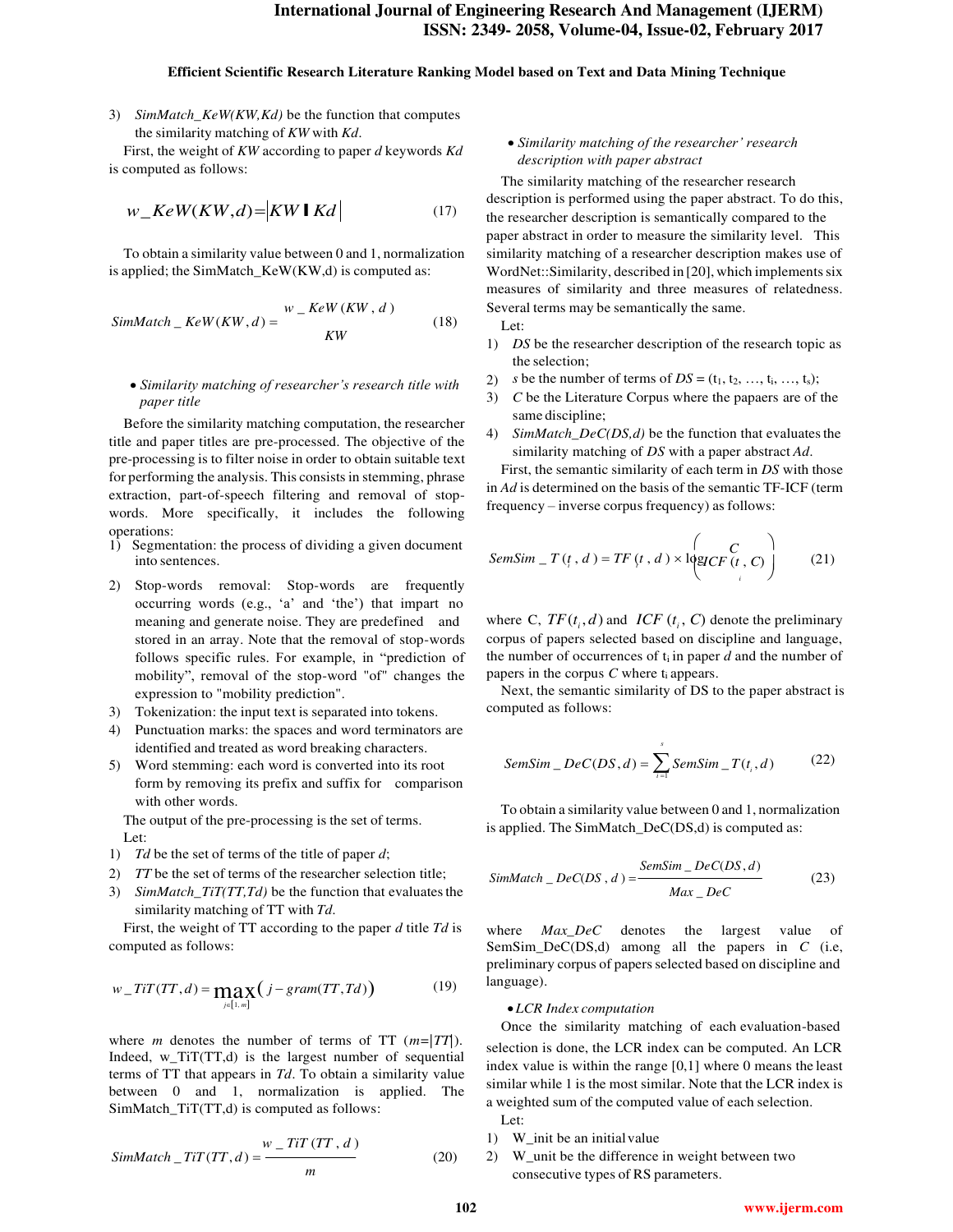The LCR index of a paper *d* of literature corpus *C* is computed as follows:

$$
LCR Index (d, MT, KW, TT, DS) =
$$
\n
$$
\left\{\n\frac{Val(DS, d) + Val(TT, d) + Val(KW, d) + Val(MT, d)}{log(DS, d) + Val(TT, d) + Val(KW, d))}\n\right\}
$$
\n(24)

where:

 $Val(DS, d) = W \_ init \times SimMatch \_ Dec(CDS, d)$  $Val(TT, d) = (W \text{ } \text{ } \text{ } init + (W \text{ } \text{ } \text{ } unit \times 1)) \times SimMatch \text{ } \text{ } \text{ } TiT(TT, d)$ 

 $Val(KW, d) = (W\_init + (W\_unit \times 2)) \times SimMatch\_Kew(KW, d)$ 

 $Val(MT, d) = (W \_ init + (W \_ unit \times 3)) \times SimMatch \_ Mat(T(MT, d))$ 

# *2) Step 4 of LR corpus selection: MLTC, Number of references and "To be included in the LR"*

This sub-section describes how LRAS takes into account the researcher's requirements in terms of MLTC (Mix of the Literature Temporal Coverage (Yrs, %), number of references and the specific annotation "To be included in the LR". The MLTC allows the researcher to include a certain percentage of papers whose age is greater than a given age (Yrs).

The idea here is to be able to include very relevant papers that are out of date. To take into account both the MLTC and the number of references without prioritizing either of them, a specific algorithm is needed, which is given by the following pseudo-code. In this pseudo-code, *C1* denotes the preliminary corpus of papers selected based on discipline, language and LCR Threshold while *C2* denotes the final corpus of papers for the LR.

$$
New_C_1 = \mathbf{C}
$$
  
Old\_C<sub>1</sub> =

```
If (N \leqLengtj of All_C<sub>1</sub>)
For the next document in All\_C_1If [(A \neq 0) AND (B \neq 0)]If [ (next document publication age \leq y) ]
      Add next document to New_C_1; A=A-1
    Else If \lceil (next document publication age \mathbf{\psi}) \rceilAdd next document to Old_C_1; B=B-1
          Else
             If [(A = 0) AND (B \neq 0)]Add next document to Old\llcornerC<sub>1</sub>; B=B-1
             Else
               If [(A \neq 0) AND (B = 0)]If [ (next document publication age \leq y)]
                   Add next document to New_C1; A=A-1
                 Else
                   New C_1 = All \ C_1C_2= New_C<sub>1</sub> U Old_C<sub>1</sub>
```
First, a list (in descending order) is created based on the LCR index applied to  $C_1$  where the papers tagged "To be included in the LR" are at the top due to their priority; let All  $C_1$  be this list. Let MLTC  $(x, y)$  with its number of

selections equal N: this means the researcher expects to have at most *N* documents, with a maximum of *(100-x)%* (i.e., *N* 

 $\times (100 - x)$ ) that are at most *y* years old, and including all 100

the papers tagged "To be included in the LR". Note that the latter papers have priority.

New<sub>-C<sub>1</sub></sub> is defined as a sub-list of  $C_1$  in which the paper age is less than or equal to *y*, and Old\_C1 contains papers

older than y. Let 
$$
A = \frac{N}{100} \times x
$$
 be the length of New\_C<sub>1</sub> and

$$
B = \frac{N}{100} \times (100 - x)
$$
 be the length of Old\_C<sub>1</sub>.

Note that, when the number of papers in  $All\_C_1$  is less than N, all the documents are considered affinity matches for the LR; in that case, the MLTC selection is ignored.

However, when there are not enough papers whose age is less than or equal to *y* to satisfy the MLTC selection, a new MLTC is provided in order to reach the number *A*. But if the researcher requires the MLTC selection to be met, some papers are removed from  $New_C_1$  in order to meet the selected  $MLTC(x, y)$ .

If an "OR" has been used between the researcher sort-based selection' parameters, the LR corpus will be defined as the union of the subsets of papers provided by the MLTC process and the subsets of papers that are tagged "To be included in the LR".

Fig. 3 presents the LRAS prototype for LR corpus selection.

| STELLAR                               |                                                                                                                                                                                                                                                                                                                                                                                                                                                                                                                                                                                                                                                                                                                                                                                    |
|---------------------------------------|------------------------------------------------------------------------------------------------------------------------------------------------------------------------------------------------------------------------------------------------------------------------------------------------------------------------------------------------------------------------------------------------------------------------------------------------------------------------------------------------------------------------------------------------------------------------------------------------------------------------------------------------------------------------------------------------------------------------------------------------------------------------------------|
| Evaluated-based selection parameters: |                                                                                                                                                                                                                                                                                                                                                                                                                                                                                                                                                                                                                                                                                                                                                                                    |
| trav                                  | Land developments at Sumartic Wals individupes applied to the glycoposters                                                                                                                                                                                                                                                                                                                                                                                                                                                                                                                                                                                                                                                                                                         |
| <b>Main Stevid</b>                    | stemptor salt                                                                                                                                                                                                                                                                                                                                                                                                                                                                                                                                                                                                                                                                                                                                                                      |
| <b>Keywords</b>                       | femants Web, Glutan repeating. Global feet representation                                                                                                                                                                                                                                                                                                                                                                                                                                                                                                                                                                                                                                                                                                                          |
| 13/niciation                          | service and concern and al-<br>a game, because of spinning at oursely wounded demands constructed by galaxy or interest. The map's and<br>modunt in and of the manusia. They magnetize with other-coves data well as the person internation in 18/Foct will be challed in being<br>afailed ernes to the Trentiert of the sciences. However to integrate work disparate were of data where a different fields in a were such that<br>Adunct machinizing costs and microsof, standardized gethingers and hamilic must be established. Cus briest project has attempted to define the<br>enimal standards that are reversion to enable Healthquaton. The lechinal challenges to vergrate all there databases and the technologies. To<br>to summons them studences, will be determed. |
| Son-based selection parameters:       |                                                                                                                                                                                                                                                                                                                                                                                                                                                                                                                                                                                                                                                                                                                                                                                    |
| <b>LCR</b> threshold                  | Titat men's Freehold.                                                                                                                                                                                                                                                                                                                                                                                                                                                                                                                                                                                                                                                                                                                                                              |
| Number of winnington                  | Internative of television                                                                                                                                                                                                                                                                                                                                                                                                                                                                                                                                                                                                                                                                                                                                                          |
| 05/19<br>M. IC genceralage            | Timer part stronge of MUTO                                                                                                                                                                                                                                                                                                                                                                                                                                                                                                                                                                                                                                                                                                                                                         |
| M.T. year                             | future user of RESE.                                                                                                                                                                                                                                                                                                                                                                                                                                                                                                                                                                                                                                                                                                                                                               |
| Selected-based selection parameters:  |                                                                                                                                                                                                                                                                                                                                                                                                                                                                                                                                                                                                                                                                                                                                                                                    |
| Distinctive                           | Corollar scienza                                                                                                                                                                                                                                                                                                                                                                                                                                                                                                                                                                                                                                                                                                                                                                   |
| Lincowage                             | <b>Traini</b>                                                                                                                                                                                                                                                                                                                                                                                                                                                                                                                                                                                                                                                                                                                                                                      |

**Fig. 3:** LR corpus selection prototype

## IV. PERFORMANCE EVALUATION

For the performance evaluation, we only measure the ranking relevance of papers. As comparison terms, we use the schemes described in [6] and [11], which are referred to as PTRA and ID3.

For the datasets harvest ring, LRAS prototype implements a crawler engine as [6]. This crawler consists of two main parts; automator and extractor. The main function of the automator is to retrieves search result from well-known scientific paper search engines: reseachGate, Academia, ScienceDirect, Scopus, Google scholar, Citeseerx and IEEE Xplore. The extractor extracts the useful information from the returned pages by the automator. This information's can be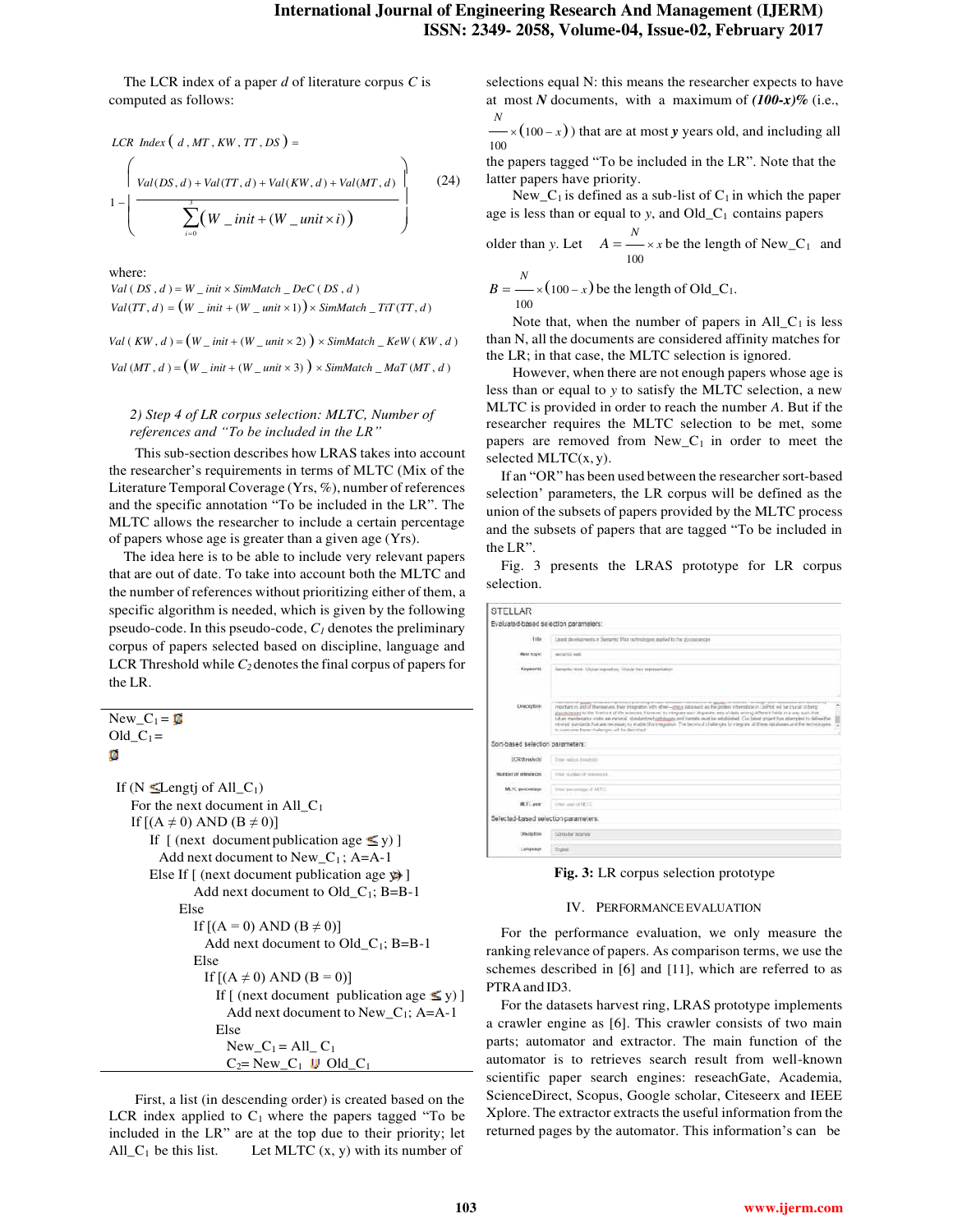#### **Efficient Scientific Research Literature Ranking Model based on Text and Data Mining Technique**

summarized as: the title of the paper, the abstract of paper, the year of publication, the paper citation index, the venue of publication, the venue age and type, author award, author affiliation institute and venue impact. For each paper, the downloaded bibliographic files were parsed to extract the metadata.

Unfortunately, some information does not exist, such as, the venue age and type, author award, author affiliation institute and venue impact. To solve it; first, LRAS automator used the search engines mentioned above and Google with advance search.

For the simulations, 2,000 scientific papers were used. The papers dealt with various research topics in Computer Science. Two sub-domains were chosen, each with 1,000 papers: (1) artificial intelligence and (2) information systems. In the context of these simulations, the sub-domains are treated as domains. Here, a scenario was defined as a set of two simulator runs, one on each domain dataset. For the simulator run parameters, the metadata of one paper in the dataset (discipline, language, title, topic, keywords and abstract) were used as the researcher selection parameters.

Two performance criteria were used to assess the relevancy of the papers for the researchers:

- 1) Accuracy: the percentage of true classifications
- 2) Precision: the percentage of the classified items that are relevant.

Considering the sets of relevant papers (REL) and nonrelevant papers, (NREL), true relevant (TR) denotes the papers classified as REL when they really are, while false relevant (FR) denote the papers classified as REL when they are not. Thus, with the same logic, the papers classified as NREL can be true non-relevant (TN) or false non-relevant (FN). Accuracy (denoted by *a*) and precision (denoted by *p*) were computed as follows for each scenario:

$$
a = \frac{TR + FR}{TR + FR + TN + FN} \qquad p = \frac{TR}{TR + FR}
$$

To identify TR, FR, TN and FN for each scenario, a target paper was chosen for the domain; next, the metadata of this target paper were used as the researcher selection parameters and the references papers in the output set of the prototypes were compared to the cited papers of the target paper. Through this comparison, TR, FR, TN and FN were defined. Let  $a_{i,j}$  be the accuracy of the scenario  $i^{th}$  of the dataset *j* and  $p_{i,j}$  be the precision of the scenario  $i^{th}$  of the dataset *j*; the average accuracy (denoted by *Avg\_ai*) and the average precision (denoted by *Avg\_pi*) are defined as follows:

$$
Avg_{-}a_{i} = \frac{\sum_{j=0}^{D} a_{i,j}}{D}
$$
\n
$$
Avg_{-}p_{i} = \frac{\sum_{j=0}^{D} p_{i,j}}{D}
$$

where *D* denotes the number of datasets.

Fig. 4 shows the average accuracy for the three different scenarios (LRAS, ID3 and PTRA): the horizontal axis represents the sequence number of the simulation scenario and the vertical axis represents the average accuracy of the associated scenario. It is observed that LRAS (in red) performs better than ID3 (in green) and PTRA (in blue):

LRAS has an average accuracy of 0.91 per scenario while ID3, has an average of 0.60 per scenario. The average relative improvement in accuracy (defined as [Avg\_a of LRAS – Avg\_a of ID3]) of LRAS in comparison to ID3 is 0.32 (32%) per scenario.



**Fig. 4:** Average accuracy Vs Scenario sequence number

Fig. 5 shows the average precision for the same scenarios of Fig. 4: the x Axis represents the simulations scenario sequence number while the Y axis represents the average precision of the associated scenario. LRAS performs better than ID3 and PTRA. LRAS produced an average precision of 0.96 per scenario while ID3, the best among the two works used for comparison, has an average of 0.65 per scenario. The average relative improvement in precision (defined as [Avg\_p of LRAS  $-Avg$  p of ID3]) of LRAS in comparison to ID3 is 0.31 (31%) per scenario.



**Fig. 5:** Average precision Vs Scenario sequence number

#### V. CONCLUSION

In this paper, we have introduced a new scheme, which is called literature review assistant scheme (LRAS) for (1) ranking the relevance of scientific papers and (2) find the relevant papers that best match with the research topic, description and keywords of the researchers or students. More specifically, based on TDM technique, LRAS computed paper relevance index, called Dynamic Topic based Index